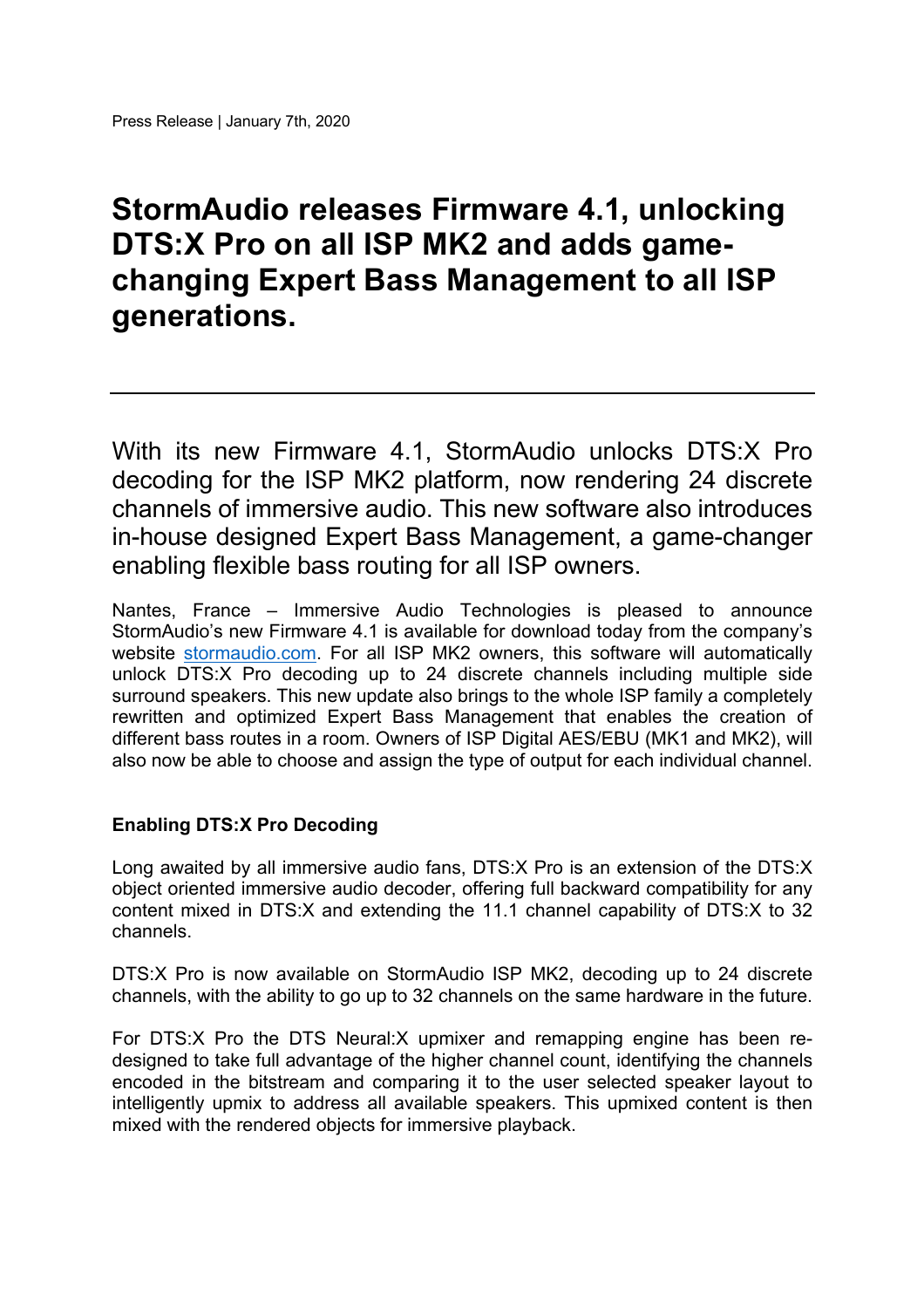"We're pleased to further our relationship with StormAudio as they add DTS:X Pro to their High-End Home Theatre products," said Paul McCambridge, Sales Director EMEA, Home and Mobile at Xperi. "DTS:X Pro builds on the existing DTS:X standard to give the most immersive experience available today across a 24 speaker set-up, enabling home cinema connoisseurs around the world to enjoy their movies like never before."

#### **Highly Flexible Expert Bass Management**

On top of the standard bass management and the automated bass management provided by Dirac Live Bass Control Add-on already included in every ISP, the platform now includes a new Expert Bass Management.

All the bass management algorithms were completely rewritten by StormAudio's engineers to enable greater flexibility to installers to achieve best possible performance in any installation. This new Expert mode enables the user to create up to 6 different bass routes in a room with selectable bass extraction for each channel. These re-directed low frequencies can then be sent to any bass reproducer in the room, subwoofers or large speakers. Some routes can be configured to reproduce only LFE and others LFE and re-directed low frequencies, offering complete control on these settings to the calibrator.

#### **Per Channel Analog vs Digital Assignment for ISP Digital AES/EBU**

StormAudio's new MK2 platform boasts a new DAC board with proprietary hybrid volume adjustment to guarantee high dynamic range at any level while keeping low residual noise (as low as 4µVrms). When equipped with a Digital AES/EBU option adding 32 AES/EBU outputs, the user will now have the choice for each channel to choose between 2 modes- Digital or Analog. In Digital mode, both outputs (digital and analog) will work simultaneously, with the full dynamic range on the digital and analog outputs, thus not using the hybrid volume adjustment of the DAC board. In Analog mode, the channel will go through the DAC board only and have lower residual noise as it will get attenuated with the volume, thanks to the hybrid volume adjustment function.

#### **Additional Key Features: Multiple rendered side surround channels and optimized eARC**

In addition to these ground-breaking new features, this new software update comes with significant improvements. To help provide the best spatial resolution for multiple rows of seats in big theater, it is now possible to define speakers layout with multiple discretely rendered surround speakers, namely Surround 1 and Surround 2, thus enabling the best experience whichever seat chosen in the theater.

Firmware 4.1 also optimizes the eARC (Enhanced Audio Return Channel) functionality on all MK2 and MK1 equipped with our HDMI 7+2 eARC board co-developed with our partner CYP to cope with newer TV implementations available in the field. With this